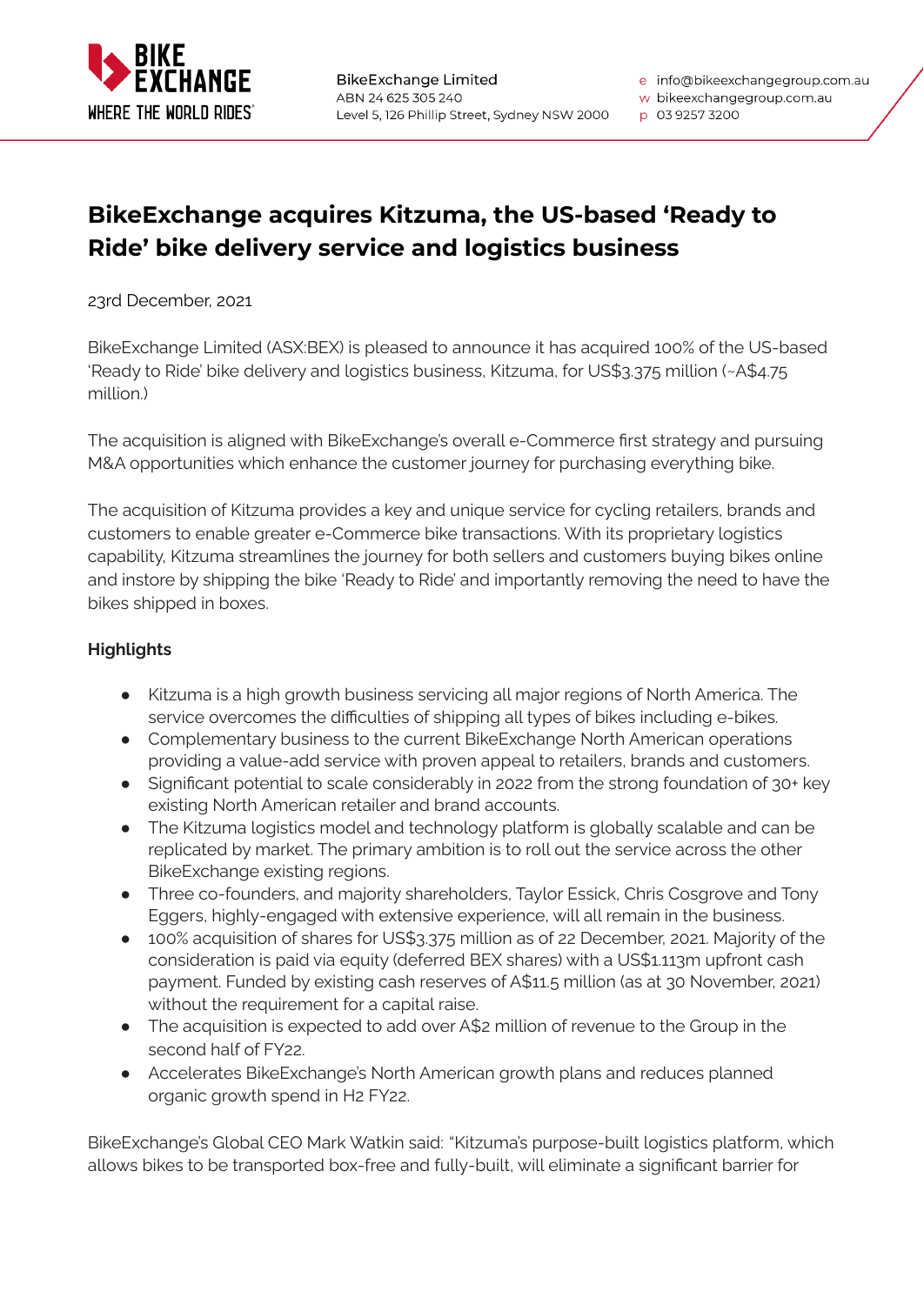

w bikeexchangegroup.com.au

p 03 9257 3200

many customers purchasing a bike online – having to unpack and assemble it. Kitzuma will be a compelling white-glove service for retailers and brands using the BikeExchange marketplace and broader."

"From the early meetings with the Kitzuma team there was clear chemistry and alignment on the synergies and opportunities for the collective business. The Kitzuma acquisition is transformative for BikeExchange and will be a significant driver for our e-Commerce first strategy and enhancing both the seller and customer journeys for buying and selling bikes. In a short space of time, Kitzuma is now delivering across the entire US and we aim to replicate the business in Australia and Europe in time."

The three founders of the Asheville, North Carolina-based Kitzuma, Taylor Essick, Chris Cosgrove and Tony Eggers, will remain with the business and will play pivotal roles in the continued growth of Kitzuma and integration with BikeExchange.

Kitzuma CEO and Founder Taylor Essick said: "We are clearly delighted with the acquisition announcement. Since the initial meetings with Mark and the team at BikeExchange we could see the significant opportunity and potential to create a strong end to end process for buying, selling and shipping bikes.

"The Kitzuma service is already providing a unique service with the 'Ready to Ride' bike deliveries. We want to see this model grow and expand in North America and around the world. The breadth of choice across retailers and brands and the regional footprint of BikeExchange is an excellent foundation to build from with the Kitzuma model. Chris, Tony and myself are excited for the transition and growth to come."

#### **About Kitzuma**

- Weekly pick-ups from stores, bikes already built by retailers.
- Bespoke logistics and planning platform for helping schedule all deliveries.
- Bespoke booking platform that retailers can access for all bookings and customers can track their bike delivery.
- Average shipment revenue of over US\$200 per bike delivery charged to the retailer.
- Achieved run rate of over US\$1.4m annualised sales (based on Oct 2021) in first 10 months of trading.
- Annualised shipments over 6,200 (based on Oct 2021) off a base of 30+ active accounts.
- Brands include Wahoo, Ventum, Litespeed, Quintana Roo, LeMond, Alchemy and ENVE.
- Planned launch of a consumer service early in 2022 for shipping ready to ride bikes for people travelling with a bike. Designated travel hubs across North America to service pick up and drop off locations.
- Working from an extensive fleet of specially equipped vans.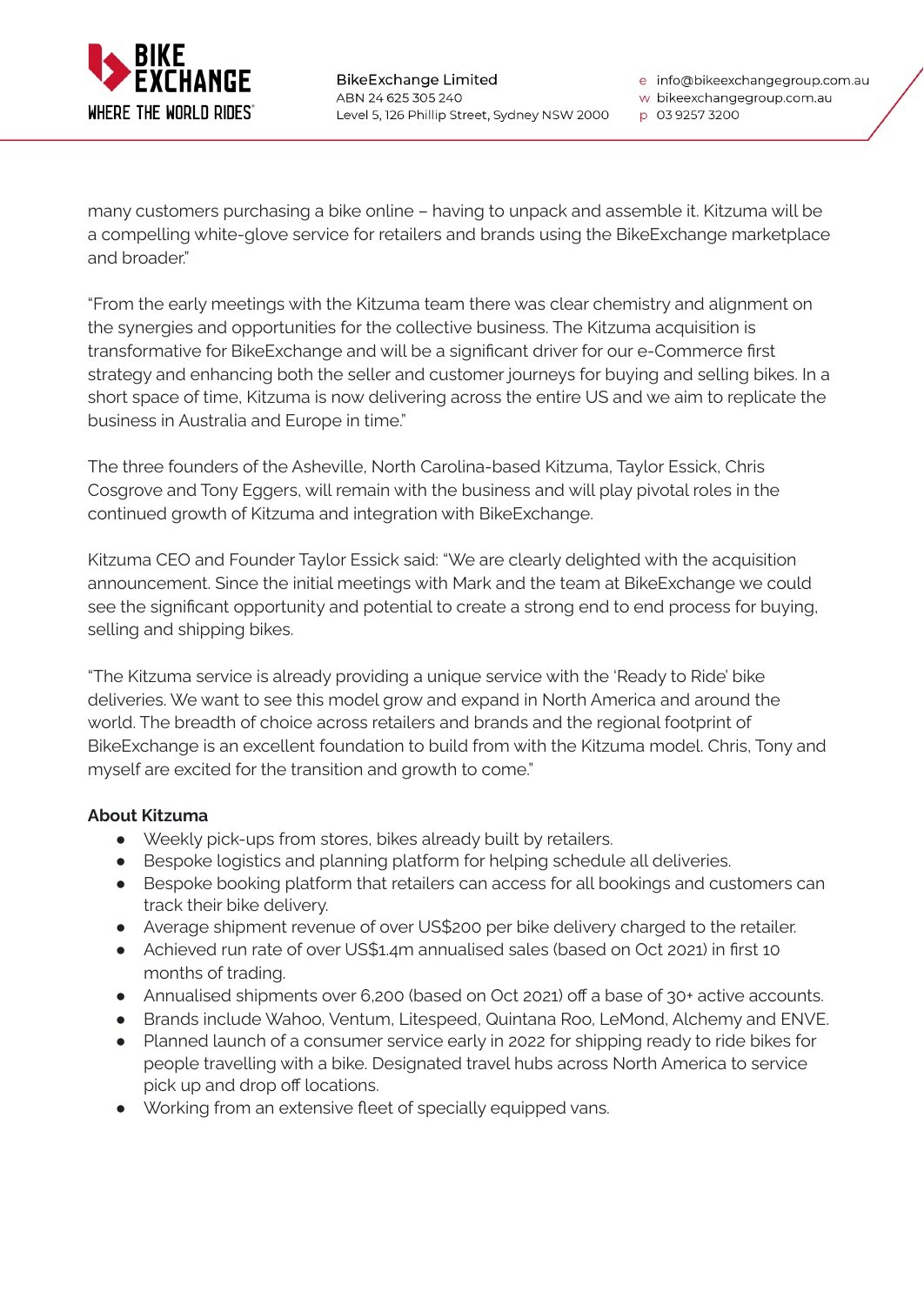

w bikeexchangegroup.com.au

p 03 9257 3200

#### **Consideration for Acquisition**

The majority of the consideration for the Kitzuma acquisition is equity funded. The consideration comprises of US\$2,250,000 satisfied in deferred BEX shares at an issue price of \$0.157 per share (totaling 19.93 million shares - representing 67% of the acquisition price) and a smaller cash component of US\$1.113m (33% of the acquisition price - paid on completion out of existing cash reserves.) The deferred shares will be issued to the vendors over a period of up to 5 years. The vendors can receive up to 50% of the BEX deferred shares 12 months after completion, with the remaining 50% to be received no earlier than 24 months after completion (and up to 5 years from the completion date.). An Appendix 3B in relation to the deferred BEX shares will be lodged today.

The acquisition has completed today, and there are no further conditions to be satisfied for completion.

The acquisition is expected to add over A\$2 million of revenue to the Group in the second half of FY22.

---- ENDS

# **INVESTOR CALL:**

BikeExchange will be hosting an investor call at **11.30am on Thursday, 23rd December 2021.**

To join the Zoom Meeting please use this link / details: <https://zoom.us/j/95632655220>

Meeting ID: 956 3265 5220

Or dial +61 2 8015 6011 if in Australia

Or to find your local number, look here: <https://us02web.zoom.us/u/kq65hHUGs>

#### **MEDIA ENQUIRIES:**

Scott Rochfort

Cannings Strategic Communications

Mobile: +61 0435 878 614

**INVESTOR RELATIONS:** investorrelations@bikeexchange.com.au